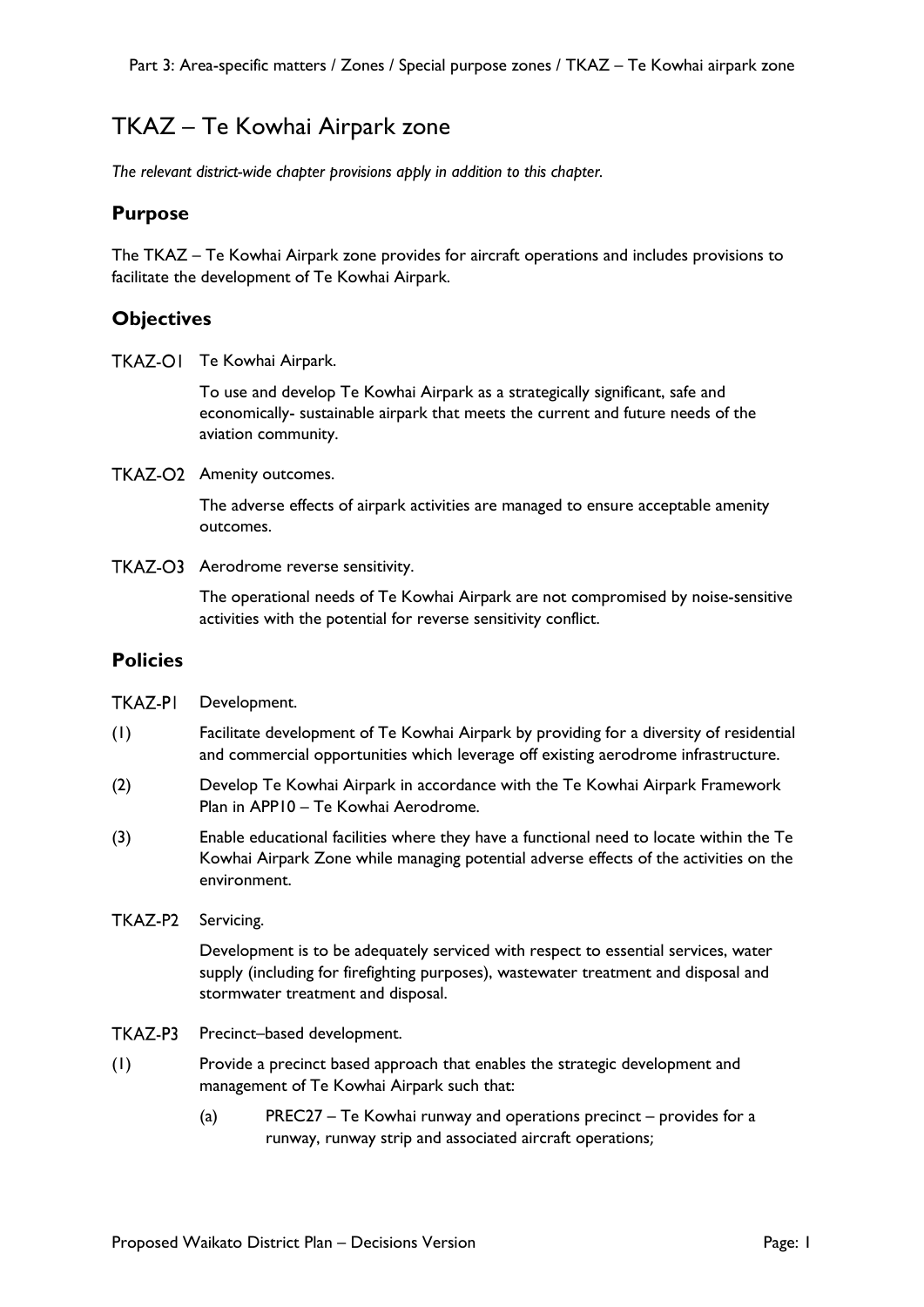- (b) PREC28 Te Kowhai commercial precinct provides for commercial activity which supports the airpark and the aviation sector;
- (c) PREC29 Te Kowhai medium density residential precinct provides for medium density residential activities;
- (d) PREC30 Te Kowhai residential precinct provides for low density residential development and a transitional higher density airside overlay; and
- (e) All precincts have taxiway connectivity with the runway.
- TKAZ-P4 Alignment of activities.

On-site activities must be consistent with the precinct functions and / or must be consistent with the use of the taxiway network, both as identified in the Te Kowhai Airpark Framework Plan.

TKAZ-P5 Commercial activity.

Provide for commercial activities that support Te Kowhai Airpark and the aviation sector, including hangars, workshops and refuelling facilities.

- TKAZ-P6 Existing and future operations.
- (1) Te Kowhai Aerodrome's existing and future operational needs are safeguarded through mechanisms such as airspace protection (Obstacle Limitation Surface) and noise control boundaries.
- (2) Buildings, structures, trees and other vegetation do not create a potential hazard to the flight paths of aircraft or any other operations associated with Te Kowhai Aerodrome.
- (3) Noise-sensitive activities within the noise control boundaries must achieve appropriate internal noise levels taking into account adverse noise effects on human health and amenity values.
- TKAZ-P7 Future connectivity with Te Kowhai Village.

Provide for future connectivity between Te Kowhai Airpark and Te Kowhai village in the Te Kowhai Airpark Framework Plan.

- TKAZ-P8 Airpark standards.
- (1) Manage adverse airpark effects through the application of general and airpark-specific performance standards including:
	- (a) Noise;
	- (b) Hazardous substances;
	- (c) Building setbacks;
	- (d) Minimum site areas; and
	- (e) Subdivision allotment size; and.
	- (f) Hours of operation for aircraft operations.
- (2) Ensure that bulk and location standards provide for the unique operational requirements of an airpark whilst at the same time achieving appropriate levels of amenity.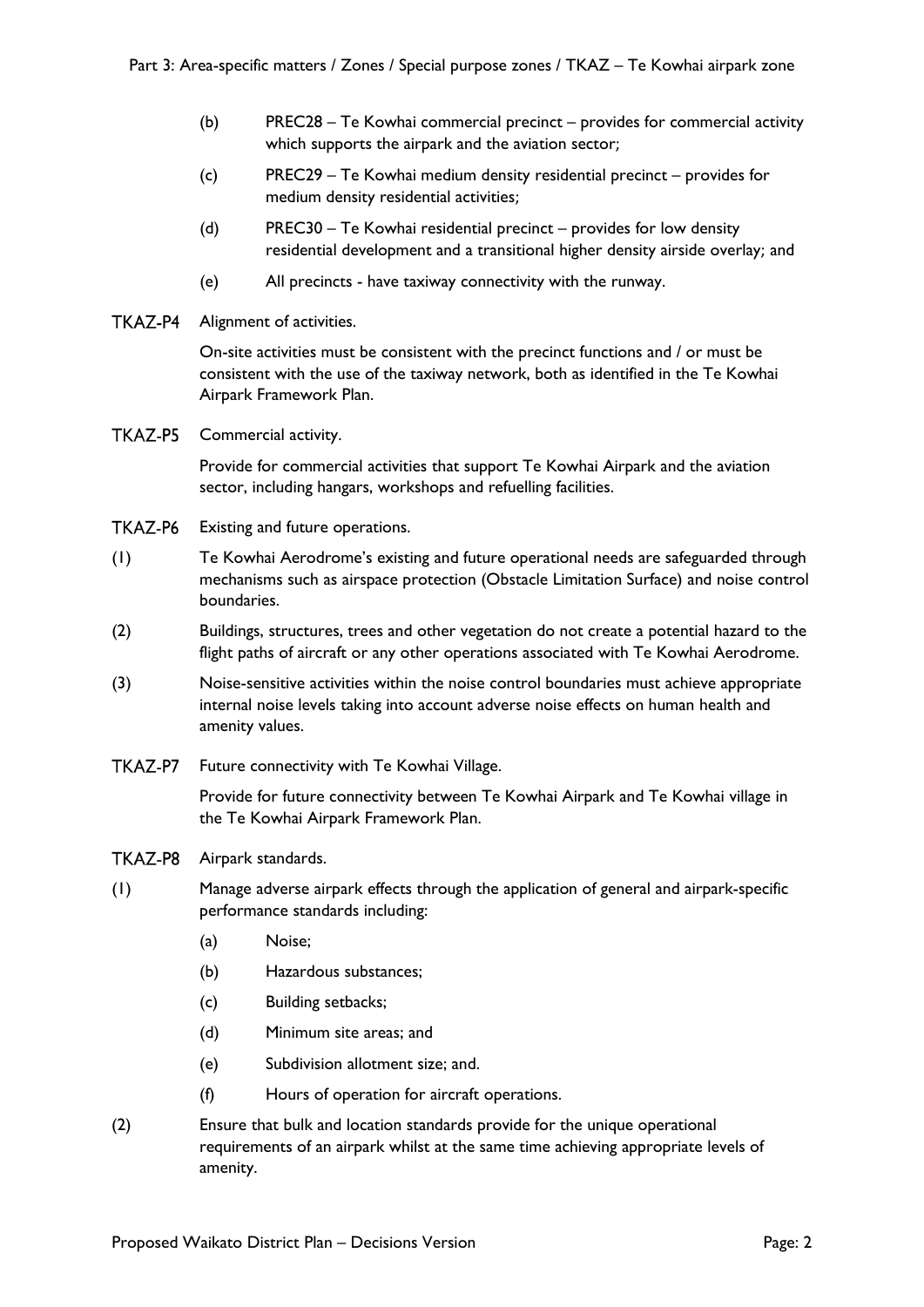- (3) Limit the establishment and / or operation of a flight training school except where effects on amenity are appropriately managed and it is compatible with surrounding land uses.
- (4) Limit circuit training from being undertaken unless the effects on amenity are appropriately managed and it is compatible with surrounding land uses.
- (5) Ensure adverse effects of educational facilities, including adverse effects on land transport networks, are minimised to maintain amenity and character in the Te Kowhai Airpark Zone and are in keeping with the primary use of the precincts.
- TKAZ-P9 Aerodrome reverse sensitivity
- (1) Manage reverse sensitivity risk by:
	- (a) Ensuring that noise-sensitive activities within the Te Kowhai Airpark Noise Control Boundaries are acoustically insulated to appropriate standards; and
	- (b) Ensuring that Te Kowhai aerodrome operates within the noise limits specified by the Te Kowhai Airpark Noise Control Boundaries.

# **Rules**

#### *Land use – activities*

In addition to the activity-specific standards listed below, permitted activities must also comply with all relevant Land-use effects standards and Land-use building standards in this chapter, as well as the standards in Part 2 / District-wide matters / General district-wide matters.

| <b>Activity</b>            | $PREC27 - Te$         | $PREC28 - Te$               | $PREC29 - Te$          | $PREC30 - Te$          |
|----------------------------|-----------------------|-----------------------------|------------------------|------------------------|
|                            | Kowhai runway         | Kowhai                      | Kowhai medium          | Kowhai                 |
|                            | and operations        | commercial                  | density residential    | residential            |
|                            | precinct              | precinct                    | precinct               | precinct               |
| Commercial car parks       | PREC27-RI: PER        | PREC28-RI: PER              | PREC29-RI: DIS         | PREC30-R1: DIS         |
| Storage                    | PREC27-R2: PER        | PREC28-R2: PER              | PREC29-R2: PER         | <b>PREC30-R2: DIS</b>  |
| Water, stormwater and      | PREC27-R3: PER        | PREC28-R3: PER              | <b>PREC29-R3: PER</b>  | PREC30-R3: PER         |
| wastewater utility         |                       |                             |                        |                        |
| infrastructure to          |                       |                             |                        |                        |
| service Te Kowhai          |                       |                             |                        |                        |
| Airpark                    |                       |                             |                        |                        |
| Commercial                 | PREC27-R4: PER        | PREC28-R4: PER              | PREC29-R4: DIS         | PREC30-R4: DIS         |
| maintenance and            |                       |                             |                        |                        |
| servicing of aircraft;     |                       |                             |                        |                        |
| Domestic maintenance       | PREC27-R5: PER        | PREC28-R5: PER              | <b>PREC29-R5: PER</b>  | <b>PREC30-R5: PER</b>  |
| and servicing of aircraft  |                       |                             |                        |                        |
| Fuel storage and           | PREC27-R6: CON        | PREC28-R6: CON              | PREC29-R6: DIS         | PREC30-R6: DIS         |
| refuelling infrastructure, |                       |                             |                        |                        |
| including self-automated   |                       |                             |                        |                        |
| dispensing facilities for  |                       |                             |                        |                        |
| aircraft and vehicles      |                       |                             |                        |                        |
| <b>Taxiways</b>            | PREC27-R7: PER        | PREC28-R7: PER              | PREC29-R7: PER         | PREC30-R7: PER         |
| Navigational equipment     | PREC27-R8: PER        | PREC28-R8: DIS              | PREC29-R8: DIS         | PREC30-R8: DIS         |
| Clubrooms                  | <b>PREC27-R9: NC</b>  | PREC28-R9: PER              | PREC29-R9: DIS         | PREC30-R9: DIS         |
| Cafes and Restaurants      | <b>PREC27-R10: NC</b> | PREC28-R10: PER             | <b>PREC29-R10: DIS</b> | <b>PREC30-R10: DIS</b> |
| (including licensed        |                       |                             |                        |                        |
| premises)                  |                       |                             |                        |                        |
| Commercial activity        | PREC27-RII: NC        | PREC28-RII: PER to          | PREC29-RII: DIS        | PREC30-RII: DIS        |
|                            |                       | a maximum 300m <sup>2</sup> |                        |                        |
|                            |                       | gross floor area            |                        |                        |
| Car rentals                | <b>PREC27-R12: NC</b> | PREC28-R12: PER             | PREC29-R12: DIS        | <b>PREC30-R12: DIS</b> |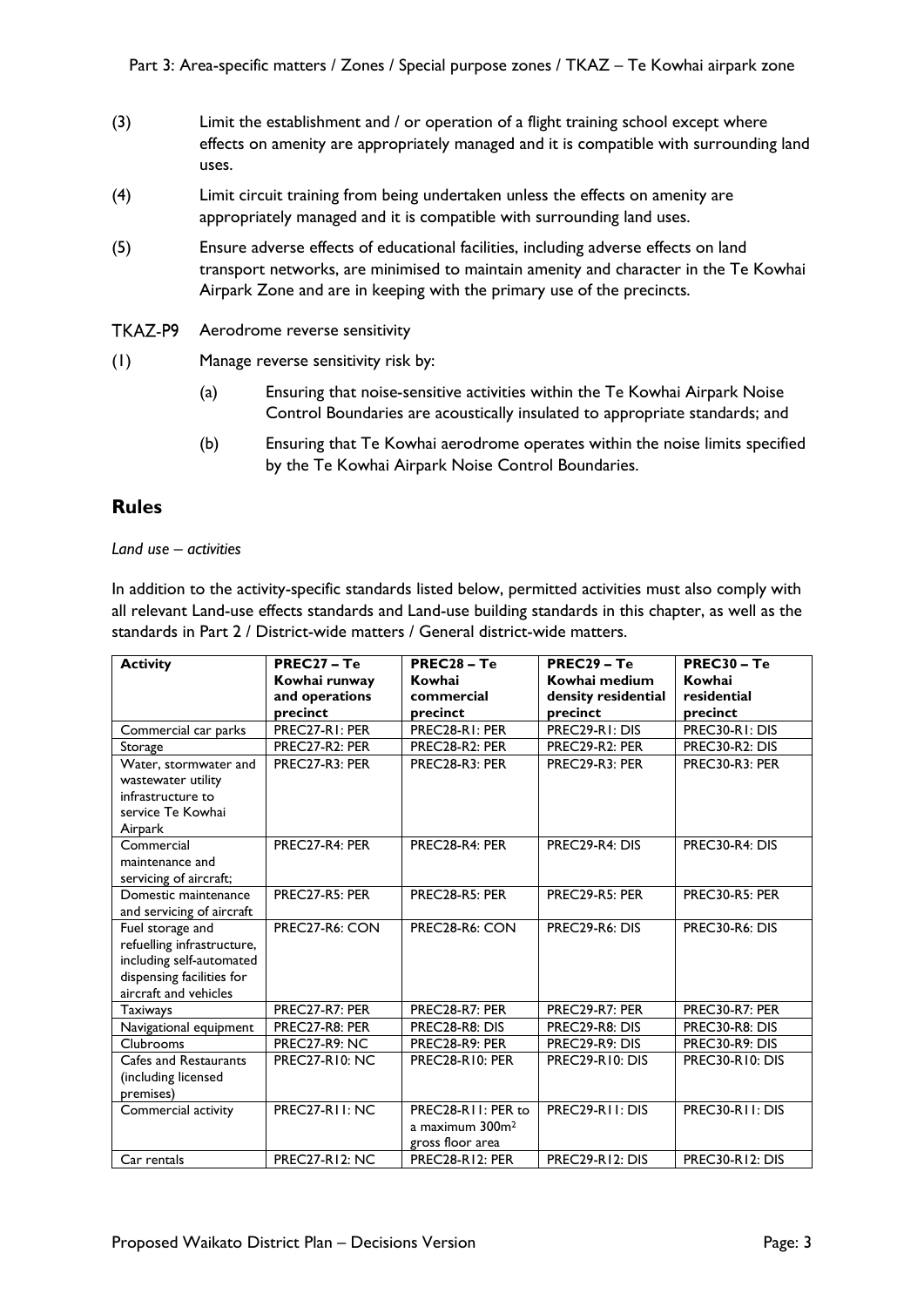| <b>Activity</b>                       | PREC27 - Te            | $PREC28 - Te$          | $PREC29 - Te$          | $PREC30 - Te$          |
|---------------------------------------|------------------------|------------------------|------------------------|------------------------|
|                                       | Kowhai runway          | Kowhai                 | Kowhai medium          | Kowhai                 |
|                                       | and operations         | commercial             | density residential    | residential            |
|                                       | precinct               | precinct               | precinct               | precinct               |
| Community facility (to                | <b>PREC27-R13: NC</b>  | PREC28-R13: PER        | <b>PREC29-R13: PER</b> | <b>PREC30-R13: DIS</b> |
| a maximum 300m <sup>2</sup>           |                        |                        |                        |                        |
| gross floor area in each<br>precinct) |                        |                        |                        |                        |
| Playgrounds                           | PREC27-R14: NC         | PREC28-R14: PER        | PREC29-R14: DIS        | PREC30-R14: DIS        |
| Home business                         | <b>PREC27-R15: NC</b>  | PREC28-R15: DIS        | PREC29-R15: PER        | <b>PREC30-R15: PER</b> |
| Residential                           | <b>PREC27-R16: NC</b>  | PREC28-R16: DIS        | <b>PREC29-R16: PER</b> | <b>PREC30-R16: PER</b> |
|                                       |                        |                        |                        |                        |
| This includes                         |                        |                        |                        |                        |
| occupation of a single                |                        |                        |                        |                        |
| residential unit for                  |                        |                        |                        |                        |
| short term rental.                    |                        |                        |                        |                        |
| Visitor accommodation                 | <b>PREC27-R17: NC</b>  | PREC28-R17: DIS        | PREC29-R17: PER        | PREC30-R17: DIS        |
| Hangars ancillary to                  | <b>PREC27-R18: NC</b>  | PREC28-R18: DIS        | <b>PREC29-R18: DIS</b> | <b>PREC30-R18: PER</b> |
| residential                           |                        |                        |                        |                        |
| development, providing                |                        |                        |                        |                        |
| the hangar is                         |                        |                        |                        |                        |
| constructed                           |                        |                        |                        |                        |
| simultaneously with, or               |                        |                        |                        |                        |
| subsequent to, its                    |                        |                        |                        |                        |
| associated residential                |                        |                        |                        |                        |
| unit.                                 |                        |                        |                        |                        |
| Minor residential unit                | <b>PREC27-R19: NC</b>  | PREC28-R19: DIS        | <b>PREC29-R19: PER</b> | <b>PREC30-R19: PER</b> |
| Aircraft operations                   | <b>PREC27-R20: PER</b> | <b>PREC28-R20: PER</b> | <b>PREC29-R20: PER</b> | <b>PREC30-R20: PER</b> |
| Circuit training                      | PREC27-R21: DIS        | PREC28-R21: DIS        | PREC29-R21: DIS        | PREC30-R21: DIS        |
| Flight training school                | <b>PREC27-R22: NC</b>  | <b>PREC28-R22: DIS</b> | <b>PREC29-R22: DIS</b> | <b>PREC30-R22: DIS</b> |
| Conference facilities                 | <b>PREC27-R23: NC</b>  | <b>PREC28-R23: PER</b> | <b>PREC29-R23: DIS</b> | <b>PREC30-R23: DIS</b> |
| <b>Educational facility</b>           | <b>PREC27-R24: NC</b>  | PREC28-R24: RDIS       | PREC29-R24: RDIS       | PREC30-R24: RDIS       |
| Noise-sensitive                       | PREC27-R25: PER        | <b>PREC28-R25: PER</b> | <b>PREC29-R25: PER</b> | <b>PREC30-R25: PER</b> |
| activities outside the 70             |                        |                        |                        |                        |
| $dB L_{dn}$ contour as                |                        |                        |                        |                        |
| shown in APPI -                       |                        |                        |                        |                        |
| Acoustic insulation –                 |                        |                        |                        |                        |
| <b>Acoustic Insulation Rule</b>       |                        |                        |                        |                        |
| 3.1 Figure 31                         |                        |                        |                        |                        |
| ANOC-R7 does not                      |                        |                        |                        |                        |
|                                       |                        |                        |                        |                        |
| apply<br>Noise-sensitive              | <b>PREC27-R26: NC</b>  | <b>PREC28-R26: NC</b>  | <b>PREC29-R26: NC</b>  | <b>PREC30-R26: NC</b>  |
| activities inside the 70              |                        |                        |                        |                        |
| dB Ldn contour as                     |                        |                        |                        |                        |
| shown in APPI -                       |                        |                        |                        |                        |
| Acoustic insulation -                 |                        |                        |                        |                        |
| <b>Acoustic Insulation Rule</b>       |                        |                        |                        |                        |
| 3.1 Figure 31                         |                        |                        |                        |                        |
|                                       |                        |                        |                        |                        |
| ANOC-R7 does not                      |                        |                        |                        |                        |
| apply                                 |                        |                        |                        |                        |
| Activities not                        | <b>PREC27-R27: DIS</b> | <b>PREC27-R27: DIS</b> | <b>PREC29-R27: DIS</b> | <b>PREC30-R27: DIS</b> |
| specifically listed in this           |                        |                        |                        |                        |
| table                                 |                        |                        |                        |                        |

# **Matters of control for fuel storage and refuelling infrastructure, including selfautomated dispensing facilities for aircraft and vehicles**

Rules: PREC27-R6 and PREC28-R6

### **Council's control is reserved over the following matters:**

(a) The proposed site design and layout in relation to: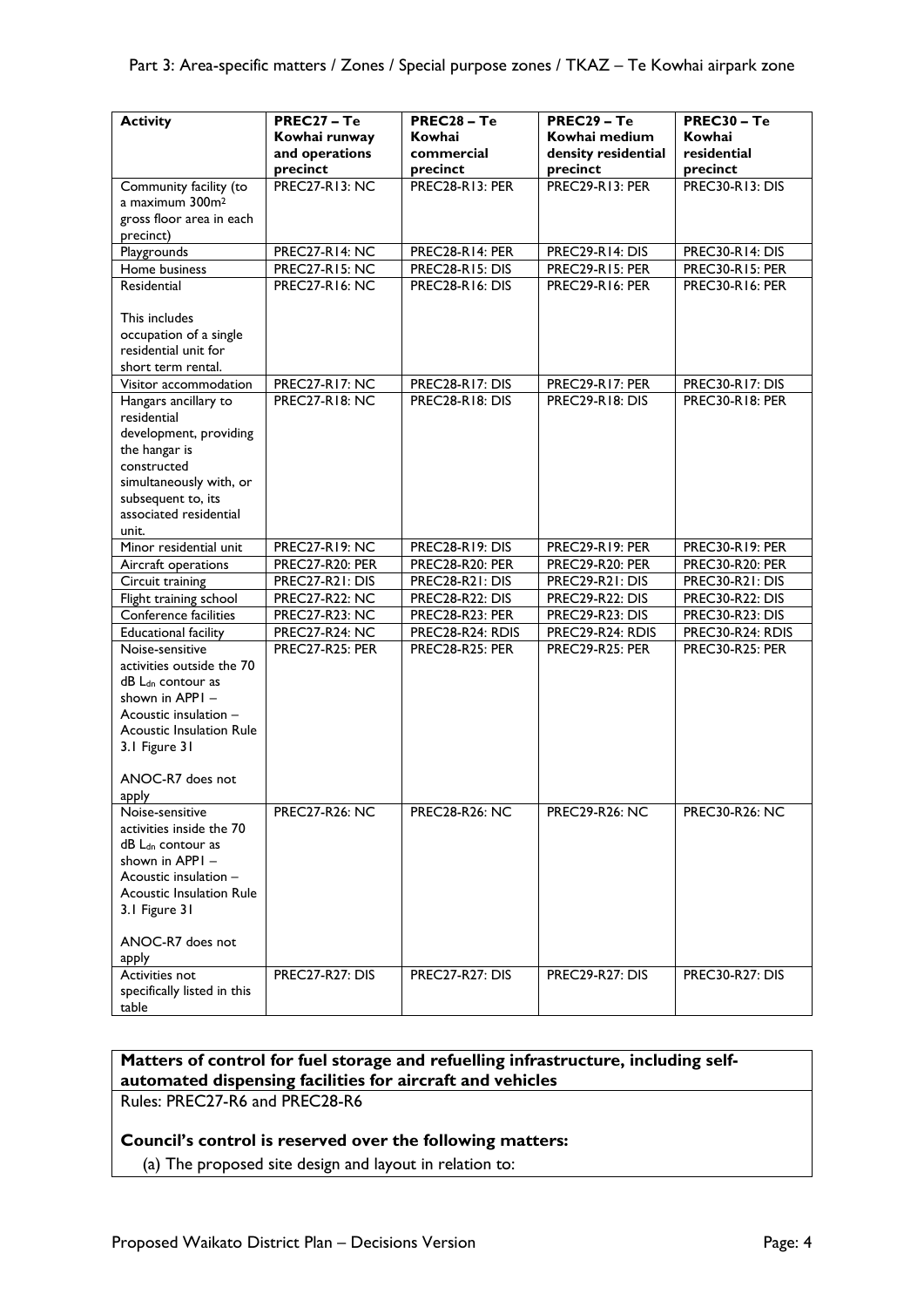- (i) The sensitivity of the surrounding natural, human and physical environment,
- (ii) Potential hazards and exposure pathways arising from the proposed facility, including cumulative risks with other facilities, and
- (iii) Interaction with natural hazards (flooding, instability), as applicable,
- (b) Proposed emergency management planning (spills, fire and other relevant hazards), and
- (c) Proposed procedures for monitoring and reporting of incidents.

### **Matters of discretion for an educational facility**

Rules: PREC28-R24, PREC29-R24 and PREC30-R24

### **Council's discretion is restricted to the following matters:**

- (d) The extent to which it is necessary to locate the activity in the zone;
- (e) Reverse sensitivity effects of adjacent activities;
- (f) The extent to which the activity may adversely impact on the transport network;
- (g) The extent to which the activity may adversely impact on the streetscape and the amenity and character of the neighbourhood, with particular regard to the bulk of the buildings; and
- (h) The extent to which the activity may adversely impact affect or be affected by on the noise environment.

*Land use – activities for all precincts*

| <b>TKAZ-RI</b><br>Construction or alteration of a building for a sensitive land use |                                                                                                                                                                                                                                                                                                                                                                                                                                                                                                                                                   |                                                                                                                                                                                                                                                                                                                                                                     |
|-------------------------------------------------------------------------------------|---------------------------------------------------------------------------------------------------------------------------------------------------------------------------------------------------------------------------------------------------------------------------------------------------------------------------------------------------------------------------------------------------------------------------------------------------------------------------------------------------------------------------------------------------|---------------------------------------------------------------------------------------------------------------------------------------------------------------------------------------------------------------------------------------------------------------------------------------------------------------------------------------------------------------------|
| (1) Activity status: PER<br><b>Activity-specific standards:</b>                     |                                                                                                                                                                                                                                                                                                                                                                                                                                                                                                                                                   | (2) Activity status where compliance not<br>achieved: RDIS                                                                                                                                                                                                                                                                                                          |
| standards:<br>II0kV; or<br>more.                                                    | (a) The construction or alteration of a<br>building for a sensitive land use that<br>complies with all of the following<br>(i) It is set back a minimum of 10m from<br>the centre of line of any electrical<br>distribution or transmission lines, not<br>associated with the National Grid,<br>that operate at a voltage of up to<br>(ii) It is set back a minimum of 12m from<br>the centre of line of any electrical<br>distribution or transmission lines, not<br>associated with the National Grid,<br>that operate at a voltage of 110kV or | <b>Council's discretion is restricted to the</b><br>following matters:<br>(a) Effects on the amenity values of the site;<br>(b) The risk of electrical hazards affecting<br>the safety of people;<br>(c) The risk of damage to property; and<br>(d) Effects on the operation, maintenance<br>and upgrading of the electrical<br>distribution or transmission lines. |

### *Land use – effects*

| <b>TKAZ-SI</b>                              | Outdoor storage |                                              |  |
|---------------------------------------------|-----------------|----------------------------------------------|--|
| (1) Activity status: PER                    |                 | (2) Activity status where compliance not     |  |
| <b>Where:</b>                               |                 | achieved: RDIS                               |  |
| (a) In PREC27 and PREC28, outdoor storage   |                 | Council's discretion is restricted to the    |  |
| of goods or materials must:                 |                 | following matters:                           |  |
| (i) Be associated with a permitted activity |                 | (a) Effects on amenity;                      |  |
| operating from the site;                    |                 | (b) Visual impact;                           |  |
| (ii) Not exceed a height of 9m;             |                 | (c) Nature, scale and location of screening; |  |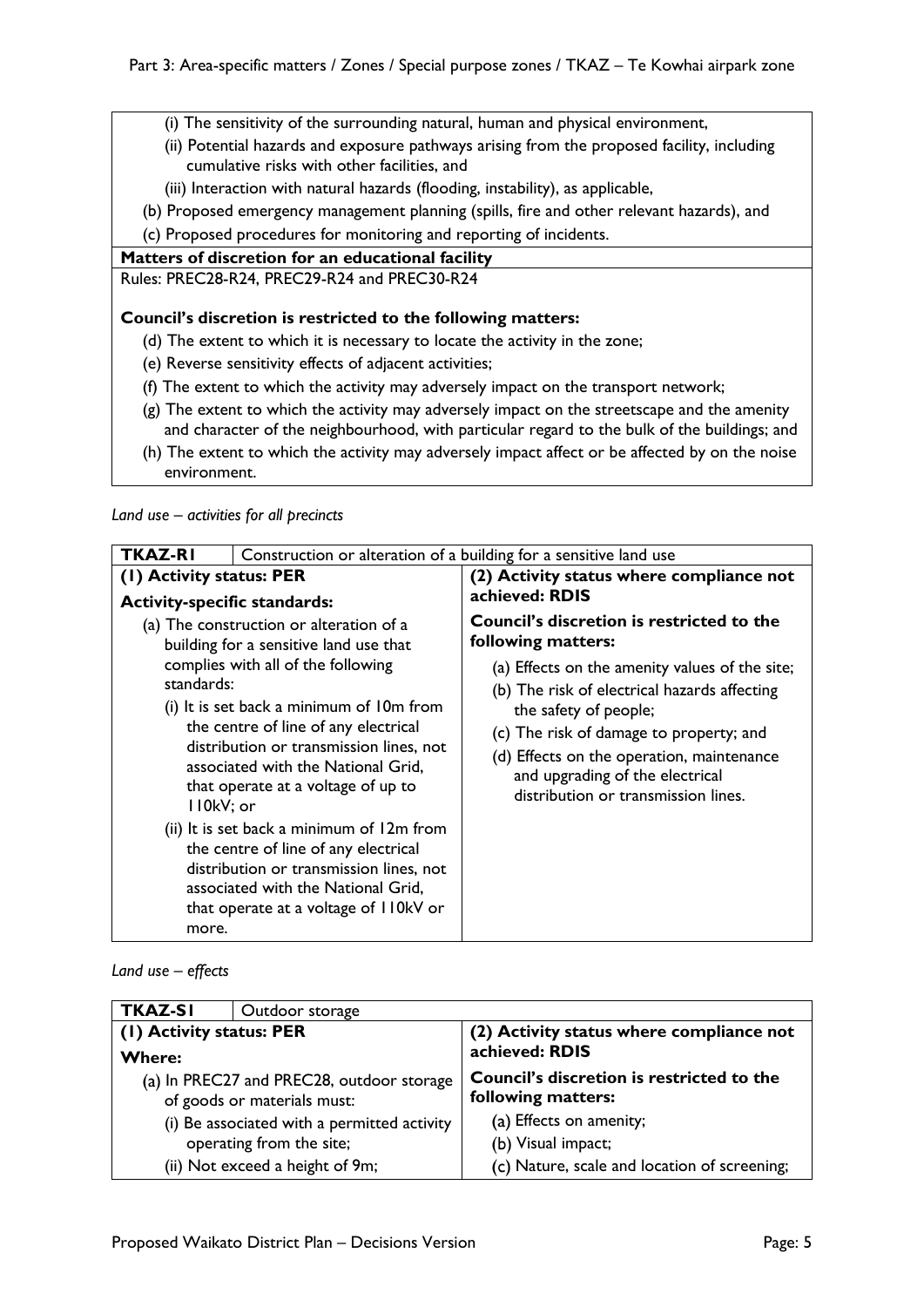| (iii) Not encroach on any required                                   | (d) Proximity and height of stockpiles to        |
|----------------------------------------------------------------------|--------------------------------------------------|
| parking and manoeuvring areas; and                                   | road reserve or other sites;                     |
| (iv) Not exceed 30% site coverage.                                   | (e) Access to sunlight and daylight; and         |
|                                                                      | (f) Safety of road users and pedestrians.        |
| TKAZ-S2<br>Outdoor storage                                           |                                                  |
| (1) Activity status: PER                                             | (2) Activity status where compliance not         |
| <b>Where:</b>                                                        | achieved: RDIS                                   |
| (a) In PREC29 and PREC29, outdoor storage                            | <b>Council's discretion is restricted to the</b> |
| of goods or materials must:                                          | following matters:                               |
| (i) Be associated with a permitted activity                          | (a) Effects on amenity;                          |
| operating from the site; and                                         | (b) Visual impact;                               |
| (ii) Not encroach on any required                                    | (c) Nature, scale and location of screening;     |
| parking and manoeuvring areas.                                       | (d) Proximity and height of stockpiles to        |
|                                                                      | road reserve or other sites;                     |
|                                                                      | (e) Access to sunlight and daylight; and         |
|                                                                      | (f) Safety of road users and pedestrians.        |
| TKAZ-S3<br>Hours of operation for aircraft operations                |                                                  |
| (1) Activity status: PER                                             | (2) Activity status where compliance not         |
| <b>Where:</b>                                                        | achieved: DIS                                    |
| (a) In all precincts, aircraft operations must                       |                                                  |
| be carried out between:                                              |                                                  |
| (i) 0700 hours to 2200 hours in the                                  |                                                  |
| summer period; or                                                    |                                                  |
| (ii) 0700 hours to 1900 hours in the                                 |                                                  |
| winter period.                                                       |                                                  |
| TKAZ-S4<br>Hours of operation for aircraft operations                |                                                  |
| (I) Activity status: PER                                             | (2) Activity status where compliance not         |
| <b>Where:</b>                                                        | achieved: DIS                                    |
| (a) In all precincts, TKAZ-S3(1) does not                            |                                                  |
| apply to the following:                                              |                                                  |
| (i) Aircraft landing or taking off in an                             |                                                  |
| emergency; or                                                        |                                                  |
| (ii) Emergency flights required to rescue                            |                                                  |
| persons from life threatening                                        |                                                  |
| situations; or                                                       |                                                  |
| (iii) Emergency flights to transport                                 |                                                  |
| patients, human vital organs or<br>medical personnel in a medical    |                                                  |
| emergency; or                                                        |                                                  |
| (iv) Flights required to meet the needs to                           |                                                  |
| a national or civil defence emergency                                |                                                  |
| declared under the Civil Defence                                     |                                                  |
| Emergency Management Act 2002; or                                    |                                                  |
| (v) Aircraft using the airfield due to                               |                                                  |
| unforeseen circumstances as an                                       |                                                  |
| essential alternative to landing at a                                |                                                  |
| scheduled airport elsewhere; or                                      |                                                  |
| (vi) Aircraft being used in the course of<br>firefighting duties; or |                                                  |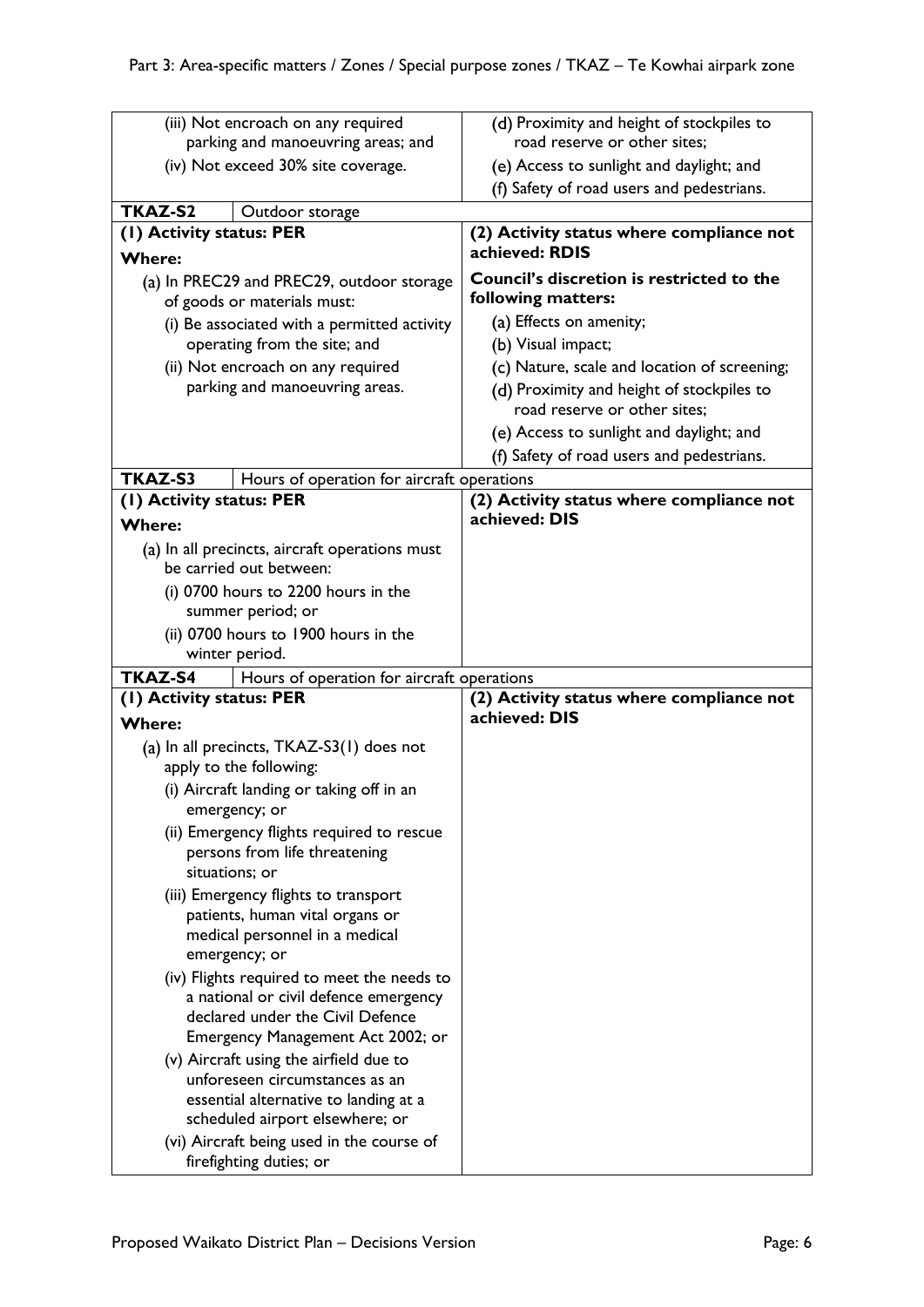| (vii) Aircraft being used in the course of |  |
|--------------------------------------------|--|
| police duties.                             |  |

# *Land use – building*

| <b>TKAZ-S5</b>                                         | Height of - buildings, structures, trees, and other vegetation within an airport     |                                                                                  |  |
|--------------------------------------------------------|--------------------------------------------------------------------------------------|----------------------------------------------------------------------------------|--|
| <b>Obstacle Limitation Surface</b>                     |                                                                                      |                                                                                  |  |
| (1) Activity status: PER                               |                                                                                      | (2) Activity status where compliance not                                         |  |
| <b>Where:</b>                                          |                                                                                      | achieved: RDIS                                                                   |  |
| (a) The construction or alteration of any              |                                                                                      | Council's discretion is restricted to the                                        |  |
|                                                        | building or structure in PREC27 OR                                                   | following matters:                                                               |  |
|                                                        | PREC28 must not exceed a height of                                                   | (a) Effect on the safe and efficient operation                                   |  |
|                                                        | 10m measured from the natural ground                                                 | of Te Kowhai aerodrome and airpark;                                              |  |
|                                                        | level immediately below that part of the                                             |                                                                                  |  |
| structure, and                                         |                                                                                      |                                                                                  |  |
|                                                        | (b) Any building, structure, tree or other                                           |                                                                                  |  |
|                                                        | vegetation in PREC27 OR PREC28 must<br>not protrude through the Approach and         |                                                                                  |  |
|                                                        | Take-Off Surface and related Transitional                                            |                                                                                  |  |
|                                                        | Side Surfaces of the Airport Obstacle                                                |                                                                                  |  |
|                                                        | Limitation Surfaces for the Te Kowhai                                                |                                                                                  |  |
|                                                        | Aerodrome as identified on the planning                                              |                                                                                  |  |
|                                                        | maps and defined in APP10 - Te Kowhai                                                |                                                                                  |  |
| Aerodrome.                                             |                                                                                      |                                                                                  |  |
| TKAZ-S6                                                |                                                                                      | Height of - buildings, structures, trees, and other vegetation within an airport |  |
|                                                        | <b>Obstacle Limitation Surface</b>                                                   |                                                                                  |  |
| (I) Activity status: PER                               |                                                                                      | (2) Activity status where compliance not                                         |  |
| <b>Where:</b>                                          |                                                                                      | achieved: RDIS                                                                   |  |
|                                                        | (a) The construction or alteration of any                                            | <b>Council's discretion is restricted to the</b>                                 |  |
|                                                        | building or structure in PREC29 or                                                   | following matters:                                                               |  |
|                                                        | PREC30 must not exceed a height of                                                   | (a) Effect on the safe and efficient operation                                   |  |
|                                                        | 7.5m measured from the natural ground                                                | of Te Kowhai aerodrome and airpark;                                              |  |
| structure, and                                         | level immediately below that part of the                                             |                                                                                  |  |
|                                                        |                                                                                      |                                                                                  |  |
|                                                        | (b) Any building, or structure, tree or other<br>vegetation in PREC29 or PREC30 must |                                                                                  |  |
|                                                        | not protrude through the Inner                                                       |                                                                                  |  |
|                                                        | Horizontal Surface of the Airport                                                    |                                                                                  |  |
|                                                        | Obstacle Limitation Surfaces for the Te                                              |                                                                                  |  |
|                                                        | Kowhai Aerodrome as identified on the                                                |                                                                                  |  |
|                                                        | planning maps and defined in APP10 - Te                                              |                                                                                  |  |
|                                                        | Kowhai Aerodrome.                                                                    |                                                                                  |  |
| TKAZ-S7                                                | Height - building general                                                            |                                                                                  |  |
| (I) Activity status: PER                               |                                                                                      | (2) Activity status where compliance not                                         |  |
| <b>Where:</b>                                          |                                                                                      | achieved: RDIS                                                                   |  |
| (a) The construction or alteration of any              |                                                                                      | <b>Council's discretion is restricted to the</b>                                 |  |
| building or structure in PREC29 or                     |                                                                                      | following matters:                                                               |  |
| PREC30 must not exceed a height of                     |                                                                                      | (a) Form, bulk and location of building,                                         |  |
| 10m measured from the natural ground                   |                                                                                      | structure, object, mast or tree; and                                             |  |
| level immediately below that part of the<br>structure. |                                                                                      | (b) Access to daylight and sunlight.                                             |  |
| TKAZ-S8                                                | Height - building general                                                            |                                                                                  |  |
|                                                        |                                                                                      |                                                                                  |  |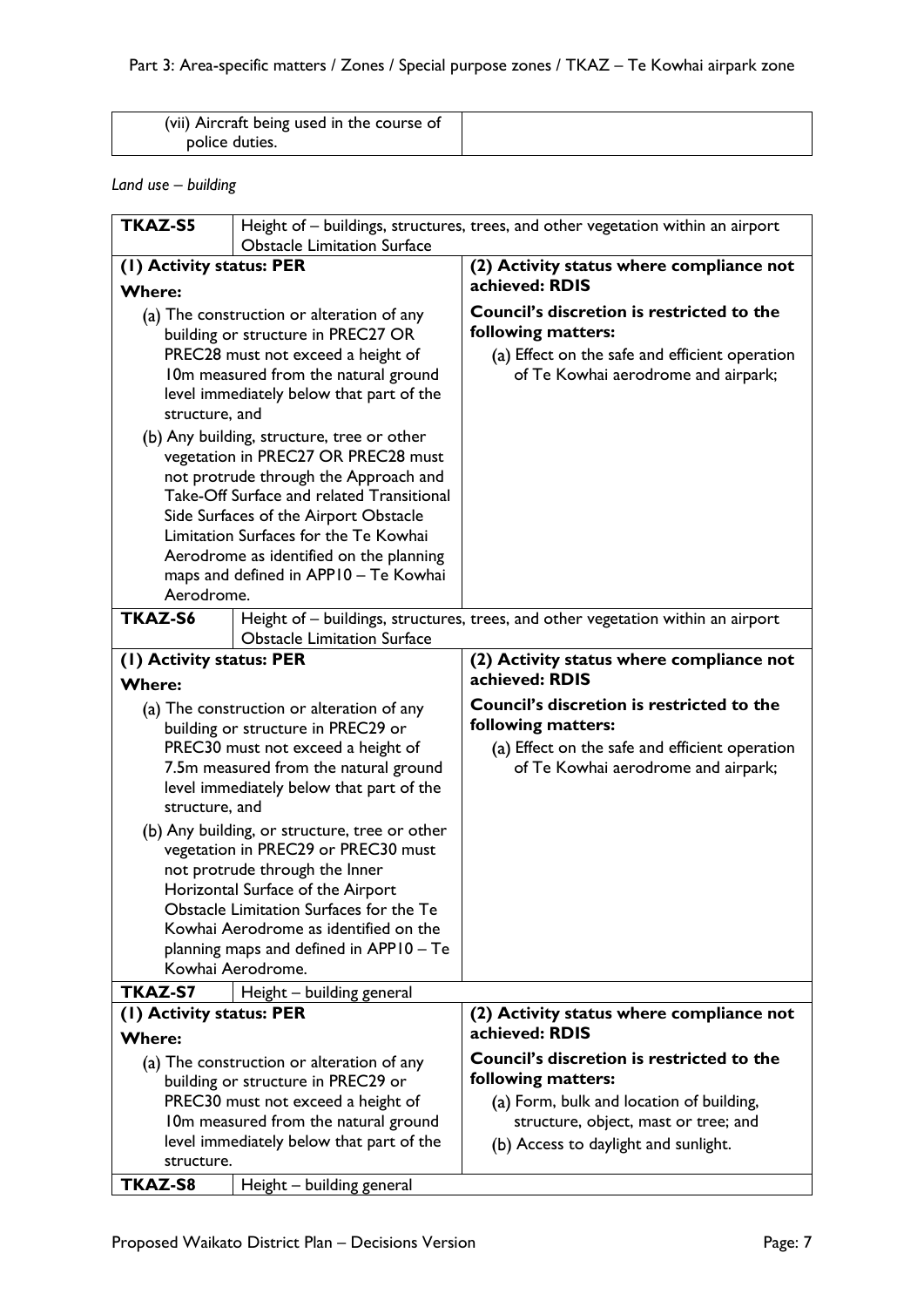| (I) Activity status: PER                                                              | (2) Activity status where compliance not                                   |
|---------------------------------------------------------------------------------------|----------------------------------------------------------------------------|
| <b>Where:</b>                                                                         | achieved: RDIS                                                             |
| (a) The construction or alteration of any<br>building or structure in PREC29 or       | <b>Council's discretion is restricted to the</b><br>following matters:     |
| PREC30 must not exceed a height of                                                    | (a) Form, bulk and location of building,                                   |
| 7.5m measured from the natural ground                                                 | structure, object, mast or tree; and                                       |
| level immediately below that part of the                                              | (b) Access to daylight and sunlight.                                       |
| structure.                                                                            |                                                                            |
| TKAZ-S9<br>Height in relation to boundary                                             |                                                                            |
| (1) Activity status: PER                                                              | (2) Activity status where compliance not<br>achieved: RDIS                 |
| <b>Where:</b>                                                                         | <b>Council's discretion is restricted to the</b>                           |
| (a) Any building or stockpiling of materials in                                       | following matters:                                                         |
| PREC27 or PREC28 must not protrude<br>through a height control plane rising at        | (a) Effects on amenity values;                                             |
| an angle of:                                                                          |                                                                            |
| (i) 45 degrees commencing at an                                                       | (b) Admission of daylight and sunlight to the<br>site and other sites; and |
| elevation of 2.5m above ground level                                                  | (c) Extent of areas of non-compliance.                                     |
| at every point of the precinct                                                        |                                                                            |
| boundary; or                                                                          |                                                                            |
| (ii) 37 degrees commencing at an                                                      |                                                                            |
| elevation of 2.5m above ground level                                                  |                                                                            |
| at every point of the precinct                                                        |                                                                            |
| boundary between south-east or                                                        |                                                                            |
| south-west of the building or                                                         |                                                                            |
| stockpile.                                                                            |                                                                            |
| (b) $TKAZ-S9(1)(a)$ does not apply to a                                               |                                                                            |
| Record of Title less than 1000m <sup>2</sup> in<br>PREC27 or PREC28.                  |                                                                            |
| <b>TKAZ-S10</b><br>Height in relation to boundary                                     |                                                                            |
| (1) Activity status: PER                                                              | (2) Activity status where compliance not                                   |
| <b>Where:</b>                                                                         | achieved: RDIS                                                             |
| (a) Construction or alteration of a building<br>in PREC29 or PREC30 must not          | Council's discretion is restricted to the<br>following matters:            |
| protrude through a height control plane                                               | (a) Effects on amenity values;                                             |
| rising at an angle of 37 degrees<br>commencing at an elevation of 2.5m                | (b) Admission of daylight and sunlight to the                              |
| above ground level at every point of the                                              | site and other sites; and                                                  |
| site boundary.                                                                        | (c) Extent of areas of non-compliance.                                     |
| (b) TKAZ-S10(1)(a) does not apply to any                                              |                                                                            |
| semi-detached development within<br>PREC29.                                           |                                                                            |
| (c) $TKAZ-S10(1)(a)$ does not apply to a                                              |                                                                            |
| Record of Title less than 1000m <sup>2</sup> in<br>PREC29.                            |                                                                            |
| <b>TKAZ-SII</b><br>Building coverage and impervious area                              |                                                                            |
| (1) Activity status: PER                                                              | (2) Activity status where compliance not                                   |
| <b>Where:</b>                                                                         | achieved: RDIS                                                             |
| (a) Construction or alteration of a building<br>in PREC28 must comply with all of the | Council's discretion is restricted to the<br>following matters:            |
| following:                                                                            | (a) Effects on amenity values;                                             |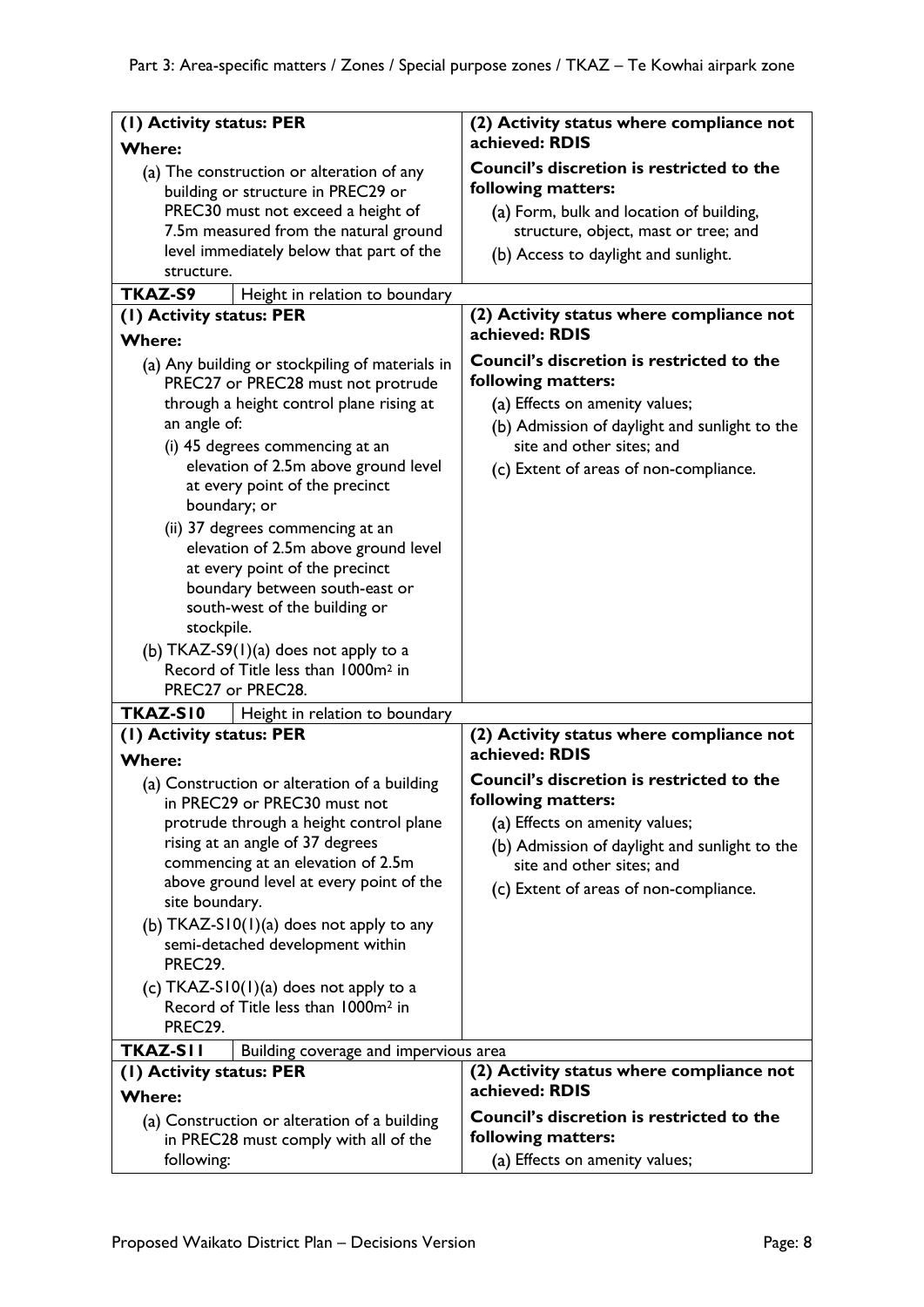| (i) Total building coverage does not<br>exceed 70% in each lot;          | (b) Building form, bulk, location, external<br>cladding and colour; |
|--------------------------------------------------------------------------|---------------------------------------------------------------------|
| (ii) Impervious area does not exceed 90%                                 | (c) Extent of area of non-compliance;                               |
| in each lot.                                                             | (d) Effects on adjacent sites;                                      |
| (b) $TKAZ-26(1)(a)$ does not apply to any                                | (e) Effects on streetscape;                                         |
| building in PREC27.                                                      | (f) Stormwater management;                                          |
|                                                                          | (g) Onsite parking provision; and                                   |
|                                                                          | (h) Landscape planting and other visual                             |
|                                                                          | mitigation measures.                                                |
| TKAZ-SI2<br>Building coverage and impervious area                        |                                                                     |
| (1) Activity status: PER                                                 | (2) Activity status where compliance not                            |
| <b>Where:</b>                                                            | achieved: RDIS                                                      |
| (a) Construction or alteration of a building                             | <b>Council's discretion is restricted to the</b>                    |
| in PREC29 or PREC30 must comply with                                     | following matters:                                                  |
| all of the following:                                                    | (a) Effects on amenity values;                                      |
| (i) For a lot less than 1500m <sup>2</sup> , the total                   | (b) Building form, bulk, location, external                         |
| building coverage must not:                                              | cladding and colour;                                                |
| (1) Exceed 60% site area, up to a                                        | (c) Extent of area of non-compliance;                               |
| maximum of 600m <sup>2</sup> ; and                                       | (d) Effects on adjacent sites;                                      |
| (2) Result in more than 90% of the                                       | (e) Effects on streetscape;                                         |
| site having an impervious surface,                                       | (f) Stormwater management;                                          |
| up to a maximum 1200 m <sup>2</sup><br>impermeability; or                | (g) Onsite parking provision; and                                   |
| (ii) For a lot between $1500 \text{ m}^2$ and $2500$                     | (h) Landscape planting and other visual                             |
| $m2$ , the total building coverage must                                  | mitigation measures.                                                |
| not:                                                                     |                                                                     |
| (1) Exceed 40% site area, up to a                                        |                                                                     |
| maximum of 750 m <sup>2</sup> ; and                                      |                                                                     |
| (2) Result in more than 80% of the                                       |                                                                     |
| site having an impervious surface,                                       |                                                                     |
| up to a maximum $1500 \text{ m}^2$                                       |                                                                     |
| impermeability; or                                                       |                                                                     |
| (iii) For a lot greater than $2500$ m <sup>2</sup> , the                 |                                                                     |
| total building coverage must not                                         |                                                                     |
| exceed:                                                                  |                                                                     |
| $(1)$ 30% site area, up to a maximum of<br>900m2; and                    |                                                                     |
|                                                                          |                                                                     |
| (2) Result in more than 60% of the<br>site having an impervious surface, |                                                                     |
| up to a maximum 1800 m <sup>2</sup>                                      |                                                                     |
| impermeability.                                                          |                                                                     |
| TKAZ-SI3<br>Building setbacks - general                                  |                                                                     |
| (1) Activity status: PER                                                 | (2) Activity status where compliance not                            |
| <b>Where:</b>                                                            | achieved: RDIS                                                      |
| (a) The construction or alteration of a                                  | <b>Council's discretion is restricted to the</b>                    |
| building in PREC27 or PREC28 must be                                     | following matters:                                                  |
| set back:                                                                | (a) Effects on amenity values;                                      |
| (i) 5m from all road boundaries (private                                 | (b) Effects on adjacent sites; and                                  |
| or vested roads); and                                                    | (c) Effects on aircraft safety and taxiing.                         |
| (ii) 5m from precinct boundaries except:                                 |                                                                     |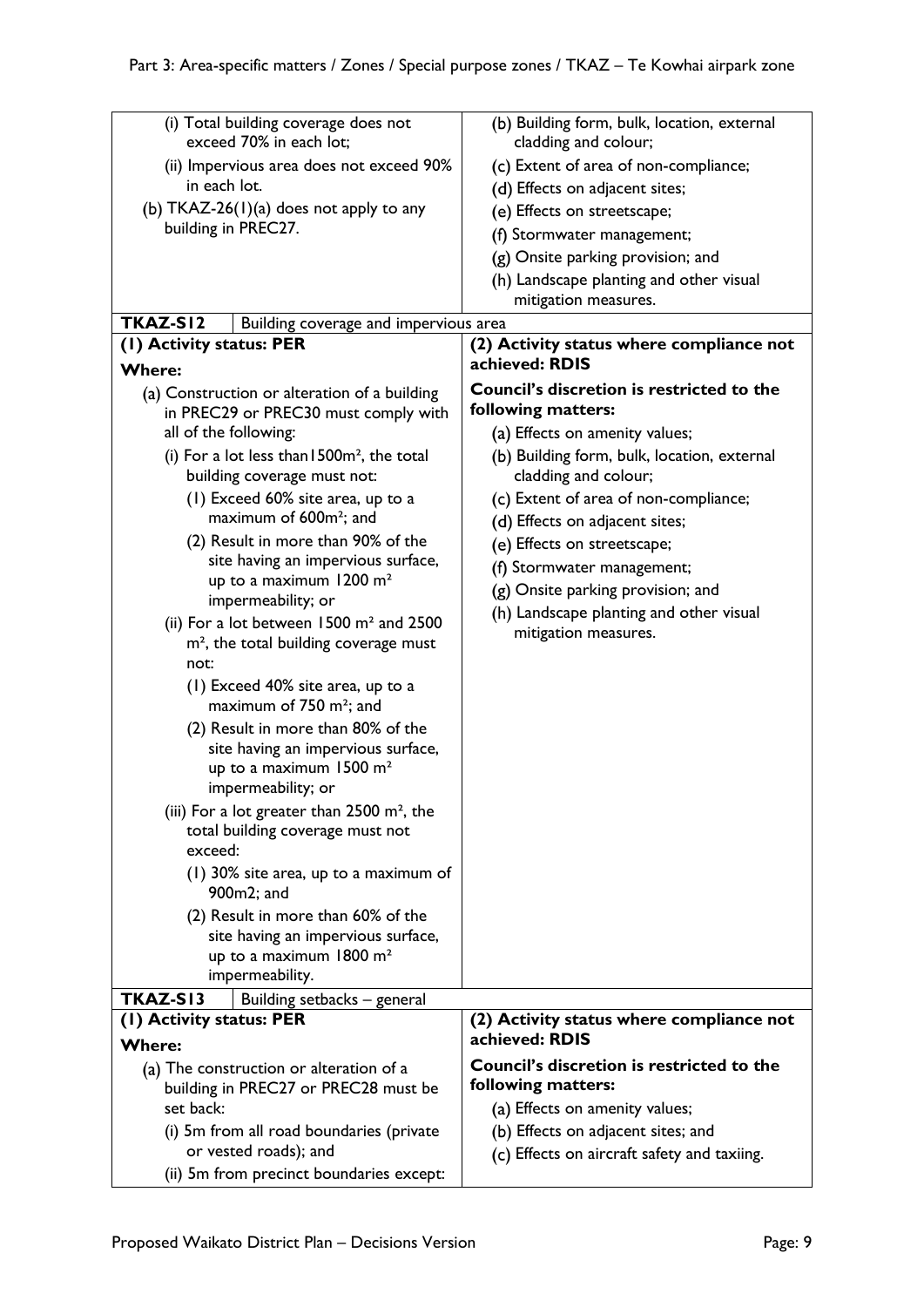| (1) No setback is required between<br>PREC27 and PREC28 boundaries.  |                                                            |  |
|----------------------------------------------------------------------|------------------------------------------------------------|--|
| TKAZ-SI4<br>Building setbacks - general                              |                                                            |  |
| (1) Activity status: PER                                             | (2) Activity status where compliance not                   |  |
| <b>Where:</b>                                                        | achieved: RDIS                                             |  |
| (a) The construction or alteration of a                              | Council's discretion is restricted to the                  |  |
| building in PREC29 or PREC30 must be                                 | following matters:                                         |  |
| set back:                                                            | (a) Effects on amenity values; and                         |  |
| (i) For a lot over $1500 \text{ m}^2$ , 5m from all                  | (b) Effects on adjacent sites.                             |  |
| boundaries, except a taxiway; or                                     |                                                            |  |
| (ii) For a lot between $600 \text{ m}^2$ and $1500 \text{ m}^2$      |                                                            |  |
| $m2$ , 3m from all boundaries, except a                              |                                                            |  |
| taxiway; or                                                          |                                                            |  |
| (iii) For a Record of Title under 600m <sup>2</sup> ,                |                                                            |  |
| 3m from front and rear boundaries,                                   |                                                            |  |
| and 1.5m from side boundaries.                                       |                                                            |  |
| (iv) In PREC29 or PREC30, no setback                                 |                                                            |  |
| from internal boundaries is required                                 |                                                            |  |
| where development is of a semi-                                      |                                                            |  |
| detached nature.                                                     |                                                            |  |
| <b>TKAZ-S15</b><br>Building setback from taxiway                     |                                                            |  |
| (1) Activity status: PER<br><b>Where:</b>                            | (2) Activity status where compliance not<br>achieved: RDIS |  |
| (a) In all precincts, construction or                                | <b>Council's discretion is restricted to the</b>           |  |
| alteration of a building must be set back                            | following matters:                                         |  |
| at least 3m from a taxiway.                                          | (a) Effects on amenity values;                             |  |
|                                                                      | (b) Effects on adjacent sites;                             |  |
|                                                                      | (c) Effects on aircraft safety and taxiing.                |  |
| <b>TKAZ-S16</b><br>Building setback from zone boundary               |                                                            |  |
| (1) Activity status: PER<br>(2) Activity status where compliance not |                                                            |  |
| <b>Where:</b>                                                        | achieved: RDIS                                             |  |
| (a) In all precincts, construction or                                | Council's discretion is restricted to the                  |  |
| alteration of a building must be set back                            | following matters:                                         |  |
| at least 25m from a TKAZ - Te Kowhai                                 | (a) Effects on amenity values;                             |  |
| Airpark zone boundary                                                | (b) Effects on adjacent sites;                             |  |
|                                                                      | (c) Effects on aircraft safety and taxiing.                |  |
| TKAZ-SI7<br>Building setback from a State Highway                    |                                                            |  |
| (1) Activity status: PER                                             | (2) Activity status where compliance not                   |  |
| <b>Where:</b>                                                        | achieved: DIS                                              |  |
| (a) In all precincts, construction or                                |                                                            |  |
| alteration of a building must be set back                            |                                                            |  |
| at least 15m from a State Highway.                                   |                                                            |  |
| TKAZ-SI8<br>Outdoor living space                                     |                                                            |  |
| (1) Activity status: PER                                             | (2) Activity status where compliance not                   |  |
| <b>Where:</b>                                                        | achieved: RDIS                                             |  |
| (a) Construction or alteration of a                                  | Council's discretion is restricted to the                  |  |
| residential unit in PREC29, or within the                            | following matter:                                          |  |
| Airside Overlay of PREC30, must provide                              | (a) Amenity.                                               |  |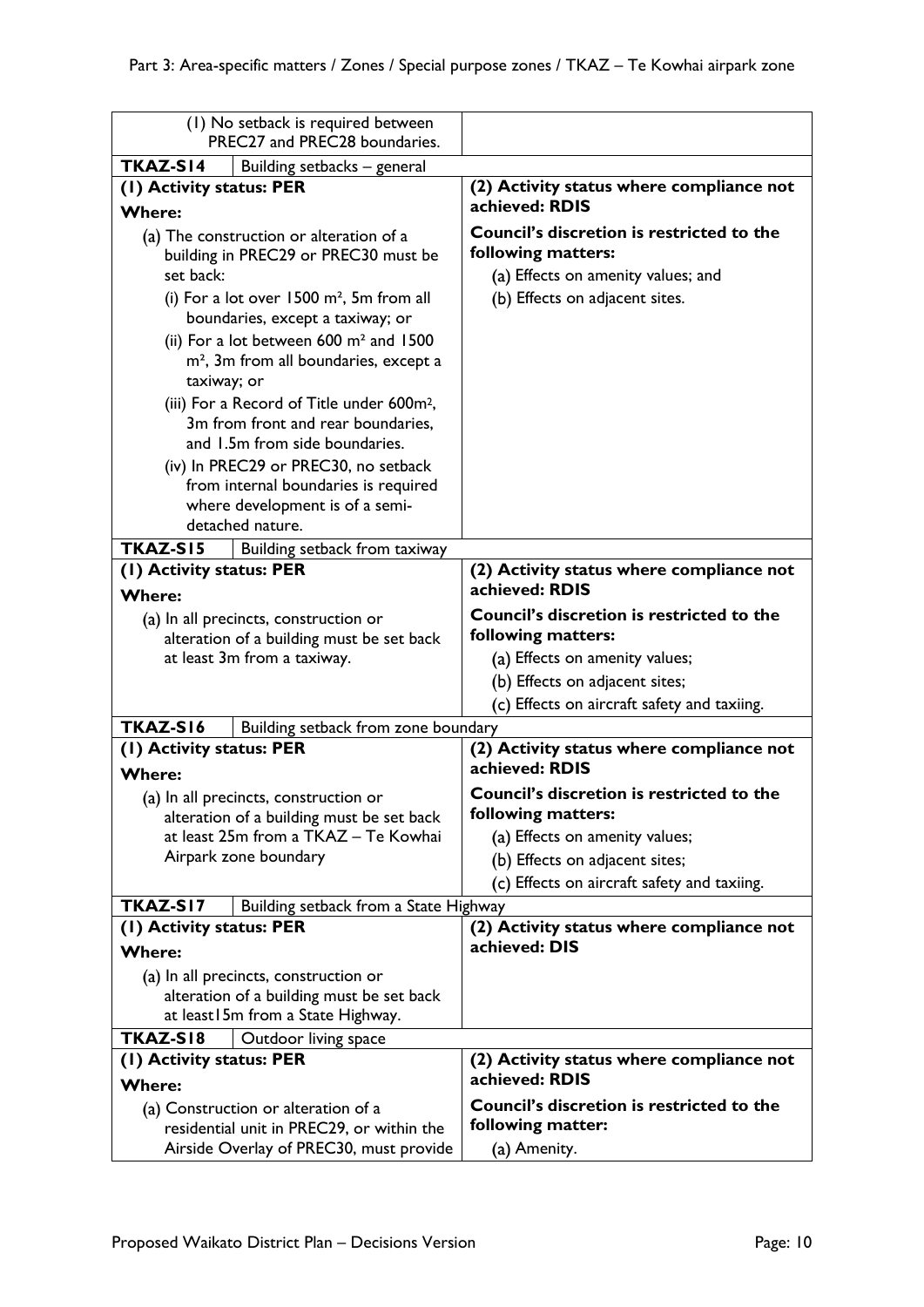| an outdoor living space complying with<br>the following standards:                           |                                                            |
|----------------------------------------------------------------------------------------------|------------------------------------------------------------|
| (i) It is for the exclusive use of the<br>occupants of a residential unit, and               |                                                            |
| (ii) It is accessible from a living area of a<br>residential unit, and either:               |                                                            |
| (iii) On the ground floor of a residential                                                   |                                                            |
| unit, the outdoor living space must                                                          |                                                            |
| have a minimum area of 60m <sup>2</sup> capable                                              |                                                            |
| of containing a circle of 6m diameter,<br>exclusive of parking and manoeuvring               |                                                            |
| areas and buildings; or                                                                      |                                                            |
| (iv) If the residential unit does not have a                                                 |                                                            |
| habitable room on the ground floor,                                                          |                                                            |
| the outdoor living space must be                                                             |                                                            |
| above ground-level with a balcony                                                            |                                                            |
| containing at least 15m <sup>2</sup> .                                                       |                                                            |
| TKAZ-SI9<br>Outdoor living space                                                             |                                                            |
| (I) Activity status: PER<br><b>Where:</b>                                                    | (2) Activity status where compliance not<br>achieved: RDIS |
| (a) An outdoor living space must be                                                          | Council's discretion is restricted to the                  |
| provided for each minor residential unit                                                     | following matter:                                          |
| that meets all of the following standards:                                                   | (a) Amenity.                                               |
| (b) It is for the exclusive use of the                                                       |                                                            |
| occupants of the minor residential unit;                                                     |                                                            |
| (c) It is located between 45 degrees<br>northeast through north to 90 degrees                |                                                            |
| west of the minor residential unit                                                           |                                                            |
| measured from the southernmost part of                                                       |                                                            |
| the minor residential unit;                                                                  |                                                            |
| (d) It is accessible from a living area of the<br>minor residential unit, and either:        |                                                            |
| (e) On the ground floor of the minor                                                         |                                                            |
| residential unit, the living space must                                                      |                                                            |
| have a minimum area of 40m <sup>2</sup> capable of<br>containing a circle of 6m diameter; or |                                                            |
| (i) Above ground floor of the minor                                                          |                                                            |
| residential unit, the outdoor living                                                         |                                                            |
| space must be located on a balcony                                                           |                                                            |
| capable of containing at least 15 $m2$                                                       |                                                            |
| and a circle with a diameter of at least<br>2.4m.                                            |                                                            |
| <b>TKAZ-S20</b><br>Service court                                                             |                                                            |
| (1) Activity status: PER                                                                     | (2) Activity status where compliance not                   |
| <b>Where:</b>                                                                                | achieved: DIS                                              |
| (a) Construction or alteration of a                                                          |                                                            |
| residential unit in PREC29 must provide                                                      |                                                            |
| a:                                                                                           |                                                            |
| (i) Service court with a minimum area of                                                     |                                                            |
| 15m <sup>2</sup> , exclusive of parking and<br>manoeuvring areas and buildings.              |                                                            |
|                                                                                              |                                                            |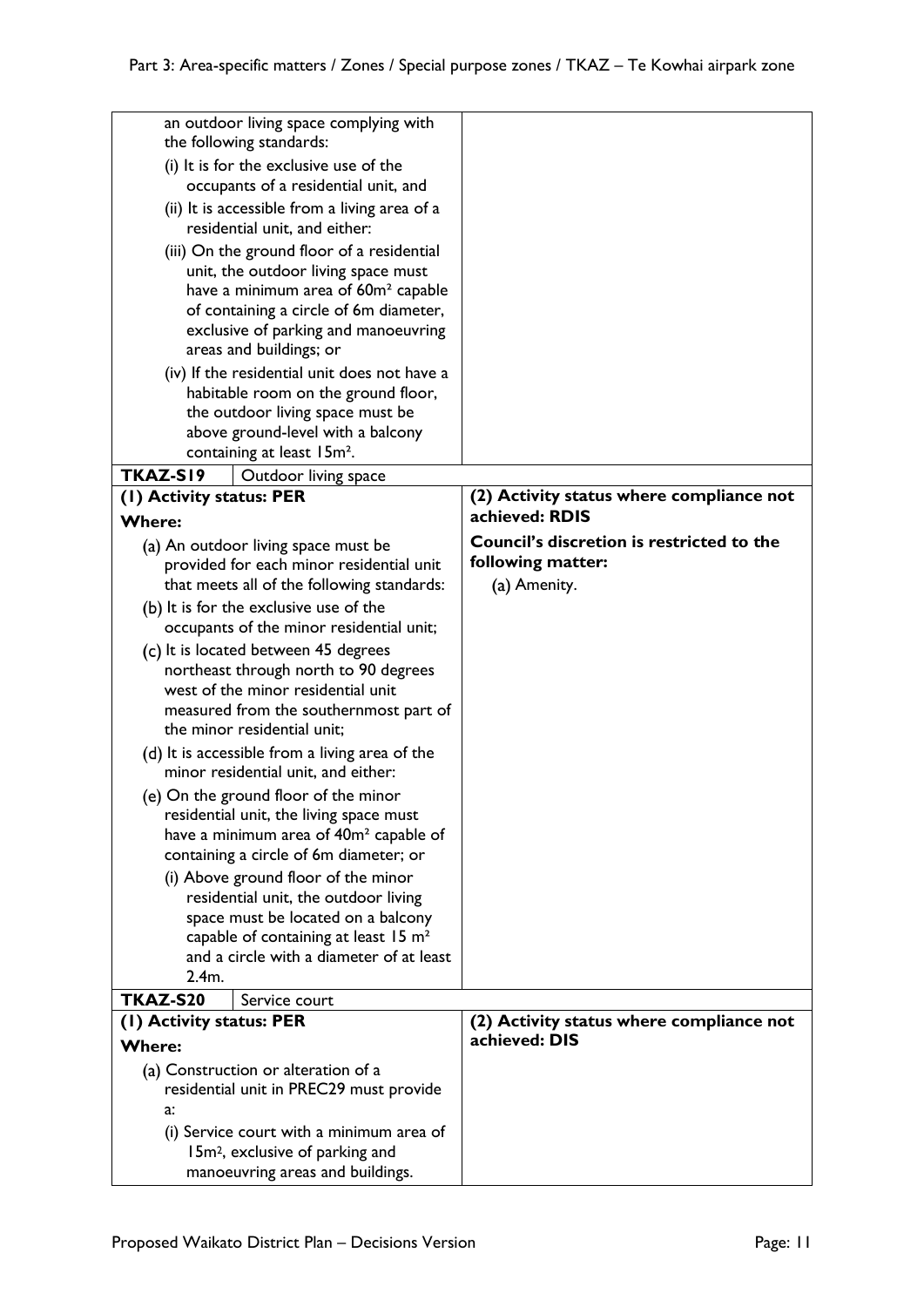| (ii) Rule TKAZ-S20(1)(i) does not apply<br>to a residential unit in PREC27,            |                                                     |                                                                        |
|----------------------------------------------------------------------------------------|-----------------------------------------------------|------------------------------------------------------------------------|
| PREC28 or PREC30.                                                                      |                                                     |                                                                        |
| TKAZ-S21                                                                               | Wastewater treatment setback                        |                                                                        |
| (1) Activity status: PER                                                               |                                                     | (2) Activity status where compliance not                               |
| <b>Where:</b>                                                                          |                                                     | achieved: DIS                                                          |
| (a) In all precincts, construction or                                                  |                                                     |                                                                        |
| alteration of a residential unit must:                                                 |                                                     |                                                                        |
| (i) Be setback at least 30m from a                                                     |                                                     |                                                                        |
| wastewater treatment plant where                                                       |                                                     |                                                                        |
| the treatment process is fully<br>enclosed; and                                        |                                                     |                                                                        |
| (ii) Be setback at least 15m from the                                                  |                                                     |                                                                        |
| boundary of a site containing a                                                        |                                                     |                                                                        |
| wastewater treatment plant where                                                       |                                                     |                                                                        |
|                                                                                        | the treatment process is fully                      |                                                                        |
| enclosed.                                                                              |                                                     |                                                                        |
| TKAZ-S22                                                                               | Number of residential units                         |                                                                        |
| (1) Activity status: PER                                                               |                                                     | (2) Activity status where compliance not                               |
| <b>Where:</b>                                                                          |                                                     | achieved: DIS                                                          |
| (a) In PREC29 and PREC30, construction of                                              |                                                     |                                                                        |
|                                                                                        | one residential unit on the land contained          |                                                                        |
| in a lot.                                                                              |                                                     |                                                                        |
| TKAZ-S23                                                                               | Minor residential unit                              |                                                                        |
| (1) Activity status: PER                                                               |                                                     | (2) Activity status where compliance not<br>achieved: DIS              |
| <b>Where:</b>                                                                          |                                                     |                                                                        |
| (a) Construction or alteration of a minor<br>residential unit must comply with all of  |                                                     |                                                                        |
| the following standards:                                                               |                                                     |                                                                        |
| (i) It is located within PREC30;                                                       |                                                     |                                                                        |
| (ii) The site contains a net site area of at<br>least 2500m <sup>2</sup> ;             |                                                     |                                                                        |
| (iii) There is only one other residential                                              |                                                     |                                                                        |
| unit on the site;                                                                      |                                                     |                                                                        |
| (iv) It is within 20m of the other                                                     |                                                     |                                                                        |
| residential unit on the site;                                                          |                                                     |                                                                        |
| (v) It shares a single driveway access with<br>the other residential unit on the site: |                                                     |                                                                        |
| (vi) There is no more than a single car                                                |                                                     |                                                                        |
| garage with a maximum gross floor                                                      |                                                     |                                                                        |
| area of 24 m <sup>2</sup> associated with the                                          |                                                     |                                                                        |
| minor residential unit;                                                                |                                                     |                                                                        |
|                                                                                        | (vii) Maximum of 70m <sup>2</sup> gross floor area. |                                                                        |
| TKAZ-S24<br>Minimum site area for a residential unit                                   |                                                     |                                                                        |
| (1) Activity status: PER<br><b>Where:</b>                                              |                                                     | (2) Activity status where compliance not<br>achieved: RDIS             |
| (a) In all precincts, construction or                                                  |                                                     | <b>Council's discretion is restricted to the</b>                       |
| alteration of a residential unit is a                                                  |                                                     | following matters:                                                     |
| permitted activity if:                                                                 |                                                     | (a) Effects on amenity, health and safety, and<br>the environment; and |